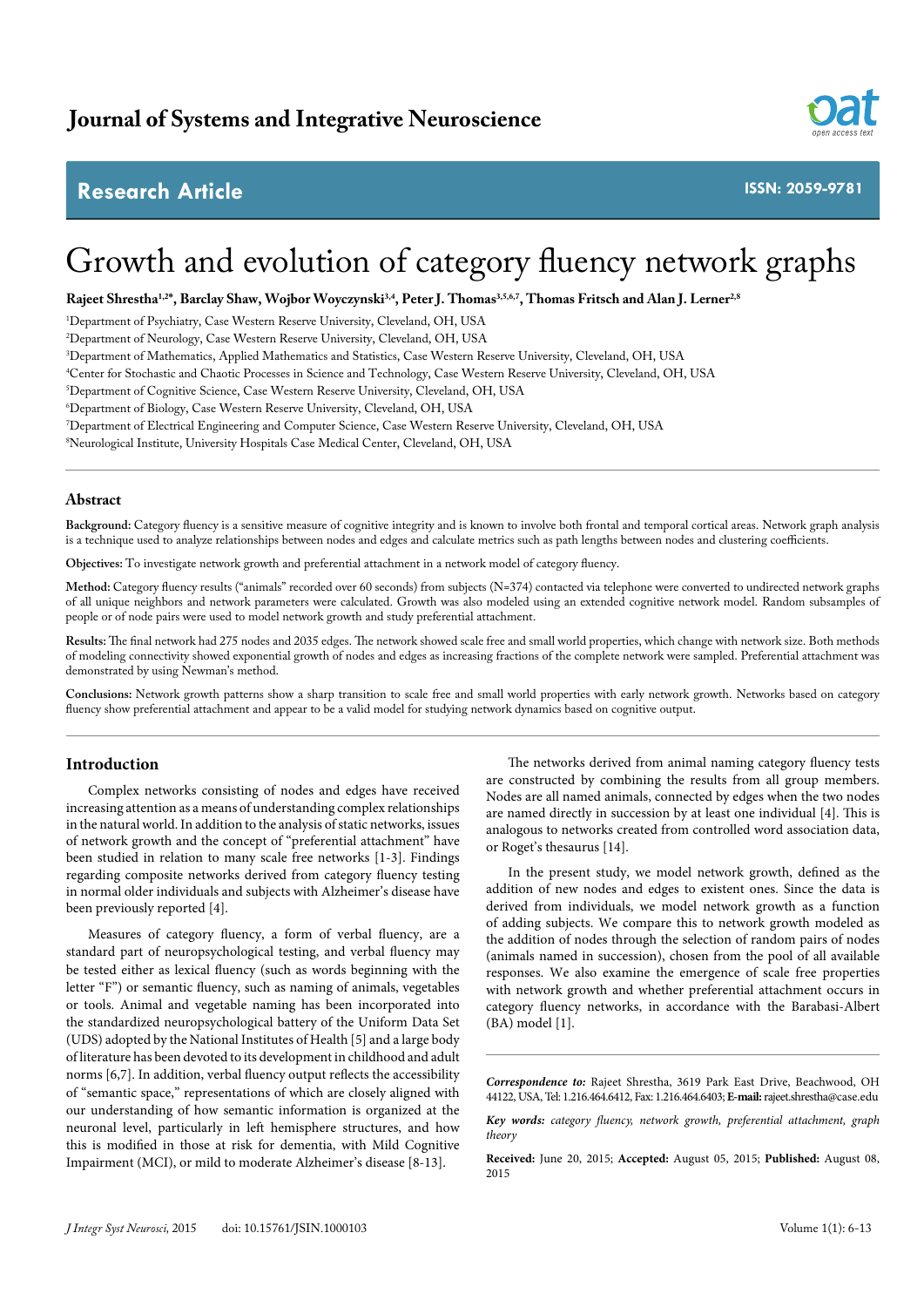# **Methods**

# **Subjects and sampling**

This study is based on data from the Cleveland Area Telephone Survey (CATS), a population-based study of cognitive aging and dementia initiated in 2002. Telephone interviews were used to gather cognitive data on a sample of approximately 500 community-dwelling adults, age 65 and older, living in Cuyahoga County in Northeastern Ohio. The study was mainly designed to examine the feasibility of generating a representative sample for future epidemiologic studies involving assessment of memory and cognition in older adults. Study procedures associated with this project were reviewed and approved by the Institutional Review Board for Human Investigation of University Hospitals of Cleveland (IRB 07-02-02). Subjects were exempted from having to sign a written consent form.

The target population consisted of residents of households in Cuyahoga County with listed telephone numbers who were age 65 and older in 2002. The population was limited to households with listed numbers for two reasons: (1) the households' addresses could be obtained so that a letter describing the study could be sent before calling them to conduct the telephone interview; (2) knowledge of the telephone number and the name of the householder listed in the telephone directory made it possible to select a sample of households that were known or expected to have at least one resident who was 65 or older. Households expected to have at least one person 65 or older were used to reduce the need for extensive screening for older persons that would be required if a random-digit-dialed survey of all households with telephones had been conducted.

*Survey Sampling, Inc.* provided a randomly selected list of households that were likely to meet our inclusion criteria. *Survey Sampling, Inc.* gathers data on age, education, race, gender, and income through contests, warranty cards, phone solicitation, and other means. For households with missing data, regression models are used to estimate whether or not there was someone 65 or older in the household. Each potential subject first received a letter describing the project and soliciting participation. Potential subjects were told that they would soon receive a telephone call from a research assistant (RA) working at the University Memory and Aging Center, affiliated with University Hospitals of Cleveland and Case Western Reserve University. Some time later, RAs, trained in basic interviewing techniques, neuropsychological test administration, data management, and subject confidentiality, telephoned the households. After a brief introduction, the RA asked if there was anyone age 65 or older living in the household. If there was more than one person age 65 or older in the household, the RA asked for the householder who was oldest, next oldest, next youngest, or youngest, depending on the number of persons 65 or older and a prespecified randomization scheme. After the selection of the subject, oral consent was obtained and the RA proceeded with the survey. Before responding to the questions, participants were asked whether they had hearing impairments. Subjects who reported hearing impairments and who had hearing devices were encouraged to use them. The interviewer asked if there were others in the room or if a television or radio was on. If so, the subject was asked to go to a quiet room with a telephone to be interviewed.

Of the 1,897 households we attempted to contact, 350 were ineligible (e.g., no one 65 or older, undeliverable letter, or potential subject deceased or too impaired). Of the remaining 1,547 households, interviews were conducted in 499 of them, yielding a response rate of 32.3%. This was a conservative estimate because it was assumed that

the 249 households where there was no answer after three calls may have contained eligible subjects. Our completion rate - indicating how successful we were in completing an interview when an eligible household was contacted - was 38.7%.

Among subjects who participated in the study, the mean age was 75.7 years ( $SD = 6.4$ ); 62.2% were female; and 83.0% were Caucasian (most of the minority participants were African Americans). The mean years of education attained by subjects in the study sample was 13.2 (*SD* = 3.0). Approximately 18% had less than 12 years of education, 36% had a high school diploma, and 45% had more than 12 years of education (values do not sum to 100% due to rounding).

According to data gathered for the 2000 U.S. Census, 15% of persons living in Cuyahoga County were 65 years and older (n = 217,177). Among these, 60.8% were women and 48.0% were Caucasian. In terms of education, approximately 35% of residents of Cuyahoga County, age 65 and older, had less than 12 years of education, 34% had a high school diploma, and 31% had more than 12 years of education. Thus, when comparing the older population in Cuyahoga County to our study sample, we see that our study sample over-represented Caucasians and persons with higher education.

#### **Measures**

*Verbal fluency:* Verbal fluency was assessed through "animal naming," in which subjects are asked to name as many animals as possible in one minute. The animals named were transcribed at the time of interview, and later entered into computerized databases and checked by two raters for quality assurance. Verbal fluency scores reflect the total number of animals named.

*Graph construction:* In order to prepare the network graph for each group, data was pooled across all individuals participating in CATS; the network graph represents all of the unique connections made across the individuals of the group, as previously reported [4].

For example, if three individuals gave results of *cat, dog, elephant*  and *cat, dog, horse, elephant* and *dog, cat, elephant, moose* the resultant graph would have five nodes and six undirected edges of *cat-dog, dogelephant, dog-horse, horse-elephant, cat-elephant,* and *elephant-moose*  (Figure 1).The Cytoscape 2.5.1 visualization program was used to help



Figure 1. Example of graph construction with the consecutive naming approach. If three individuals gave results of (*cat, dog, elephant)* and (*cat dog, horse, elephant)* and (*dog, cat, elephant, moose*), the resultant graph would have five nodes and six undirected edges of *cat-dog, dog-elephant, dog-horse, horse-elephant, cat-elephant, and elephant-moose.* The highest node degree is Elephant with 4 edges connecting it to other nodes. The average path length for Elephant is 1.0 since it is one edge to every other node. The characteristic path length for horse would be  $(1+1+2+2)/4=1.5$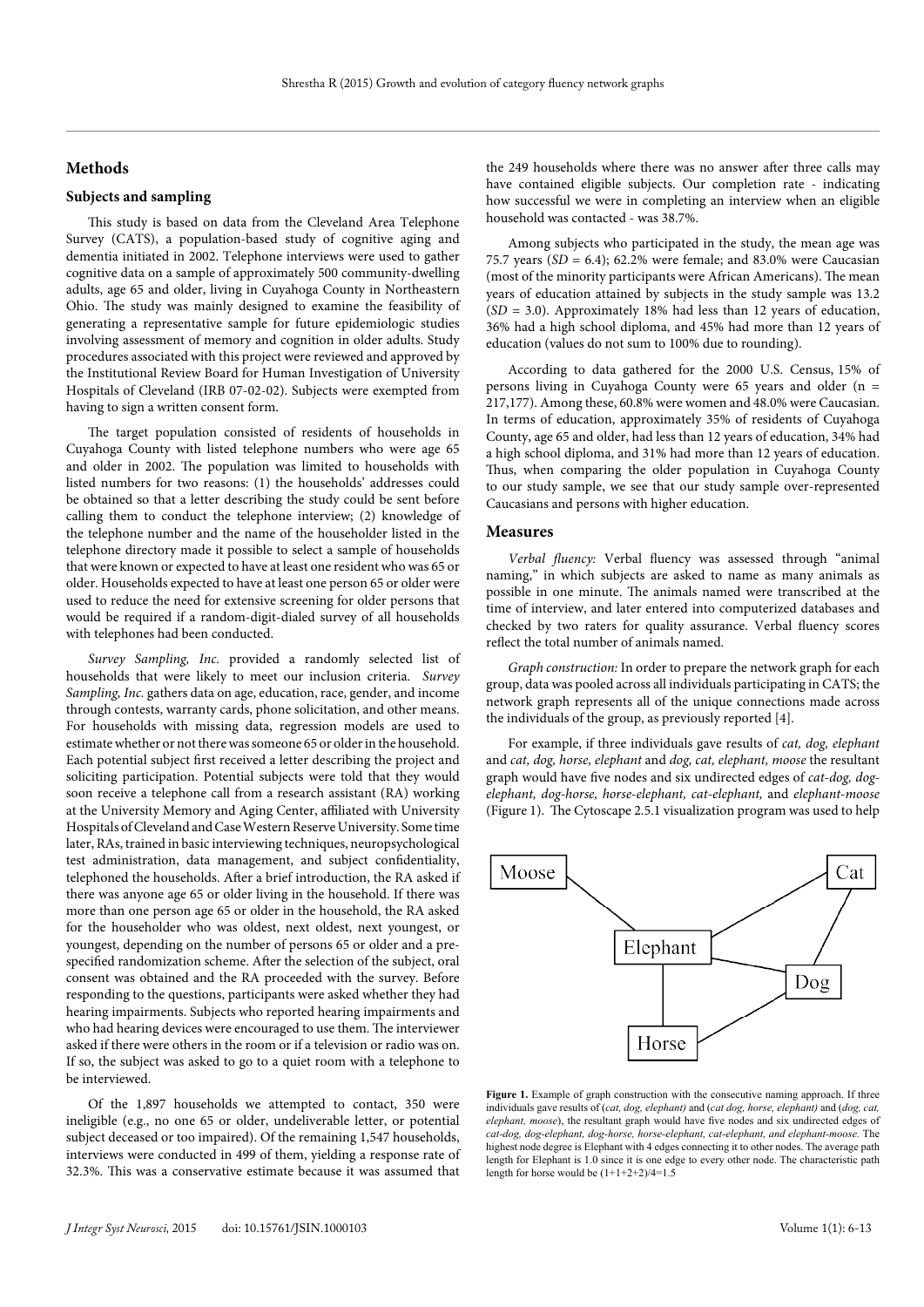manage network graph data and to check for data quality [15]. Network parameters were obtained with the Cytoscape plugin Network analyzer a program for graph analysis [16]. Statistical analysis of topological results, i.e. comparisons of group cluster coefficients, mean degree and average path length was performed in SPSS for Mac 16.0 [17].

*Network definitions:* Standard network definitions for number of nodes (N), number of edges (K), mean node degree (k), clustering coefficient (cc) and average path length (l) were calculated as detailed in previously published studies [1,4].

*Network Growth:* To simulate network growth, network topology was examined at 0.5, 0.75, 1, 5, 10, 20, 30, 40, 50, 60, 70, 80, 90, and 100 per cent of final size. Analysis did not show significant differences between choosing random subjects (at the percentages mentioned above) or random pairs of nodes (items mentioned in direct succession by an individual subject) (Figure 2); therefore, these results are combined in further analysis.

*Preferential attachment:* Different models have been used to study the assumption that the likelihood of acquiring new edges increases as

the node's degree increases [1,18,19]. We used a modeling approach based on the calculation of relative probability  $(R_{k})$  with which a node with degree k acquires a new edge at time t, as described by Newman [20]. In this modeling, if preferential attachment is present,  $R_{\mu}$  increases linearly with k, whereas in the absence of preferential attachment,  $R<sub>i</sub>$  is equal to 1 for all k.

# **Results**

Of the eligible participants, category fluency data was available for  $N = 374$ . Because of the inter-relationship of network variables, we analyzed network growth to show how these variables change relative to each other, and as a percent of final network size. The complete sample yielded a network of 275 nodes and 2035 edges. The mean node degree was 14.72, mean clustering coefficient 0.44, and characteristic path length 2.526. The slope of the plot of k vs P(k) (the fraction of nodes with degree k) is the scale free exponent -0.79 for the entire population. The small world properties of each graph were evaluated by definitions based on the Watts and Strogatz (1998) model [21]. We used a method based on Bassett and Bullmore (2006) [22] combining



Figure 2. Network growth of nodes and edges. Subsamples are randomly chosen individuals (top) and randomly chosen pairs (bottom) from the full set of category fluency responses.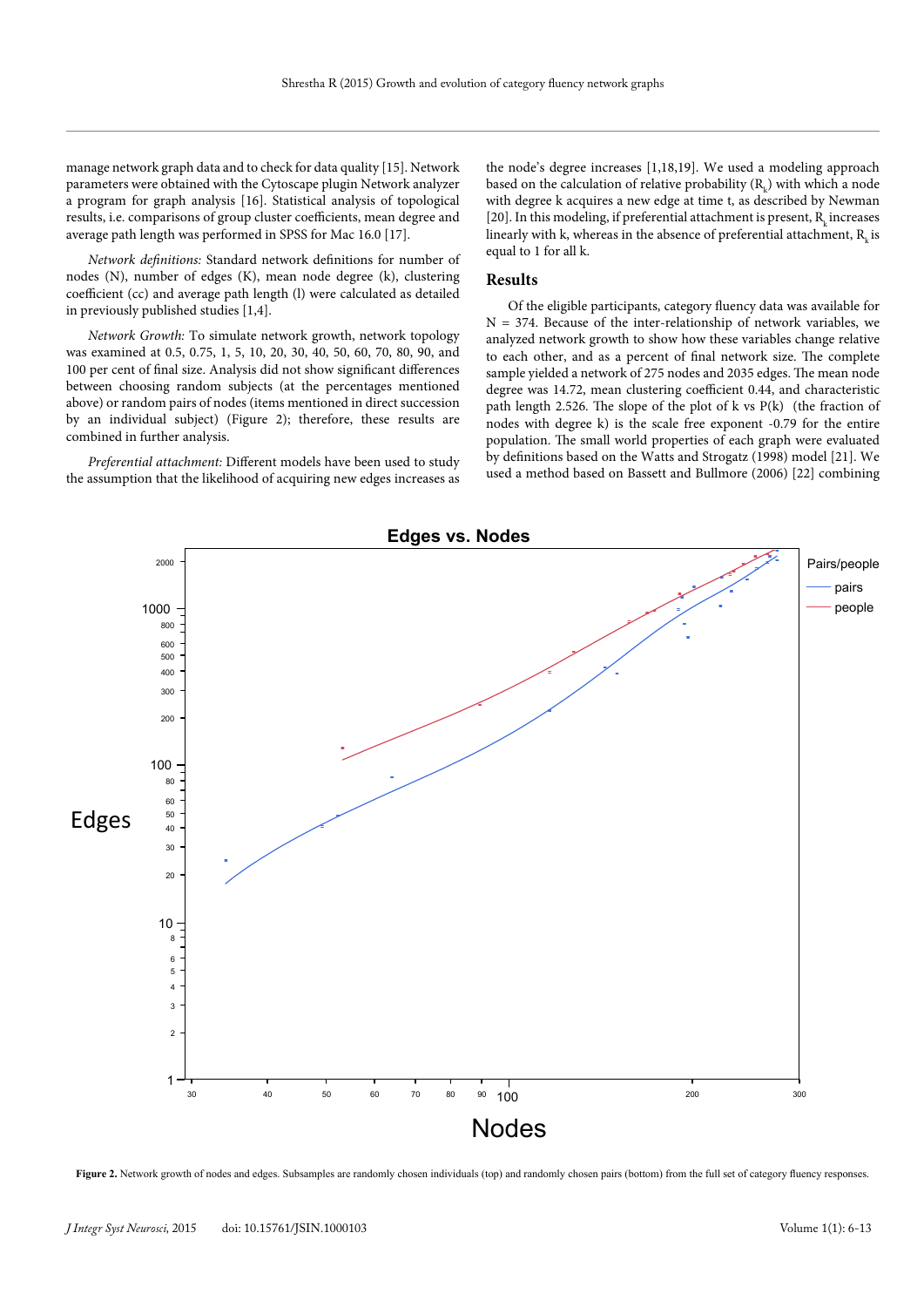path length and clustering coefficients to create a normalized measure for small world properties. Using this method, λ = 1.21, γ = 8.22 and σ = 6.8, where  $\lambda$  and  $\gamma$  are the ratios of mean path length and clustering coefficient respectively of the network of interest to those of a random network with the same number of nodes, edges and degree distribution; σ is defined as the ratio γ/λ. Based on these definitions, λ is expected to be approximately 1,  $\gamma$  greater than 1 and  $\sigma$  greater than 1 if the network has small world properties.

#### **Evolution of network parameters**

In reality, individuals are recruited into a study and results added to a database in what may be considered random order. Therefore, random sampling of subsets of individuals simulates the effects of repeated views of the data as it is collected and as the network "grows". In figure 3, the changes in network metrics of clustering coefficient, average k and average path length are shown. As the network grows, the clustering coefficient rises above zero and scale free properties emerge. This also corresponds to the development of small world properties (Figure 4) where  $\sigma > 1$ .

Figure 2 shows the relationship between the number of nodes (N) and edges (K) showing the exponential relationship.

#### **Preferential attachment**

We studied network growth and preferential attachment by modeling network growth from 20% to 60% of node pairs, and from 60% to 100% of final size. Using the method of Newman [20], the relative probability of new edges shows an increasing linear relationship with k, implying preferential attachment of new edges to nodes with higher k (Figure 5).

#### **Discussion**

We report on network growth in a large telephone sample of subjects using semantic fluency data from the one minute animal naming test. In our previous study, networks made from category fluency data have been shown to have both scale free and small world properties [4]. Our current study extends these findings by examining the dynamics of network growth based on random subsamples and demonstrates that



Figure 3. Evolution of network parameters of average k, average path length and average clustering coefficient using the consecutive naming approach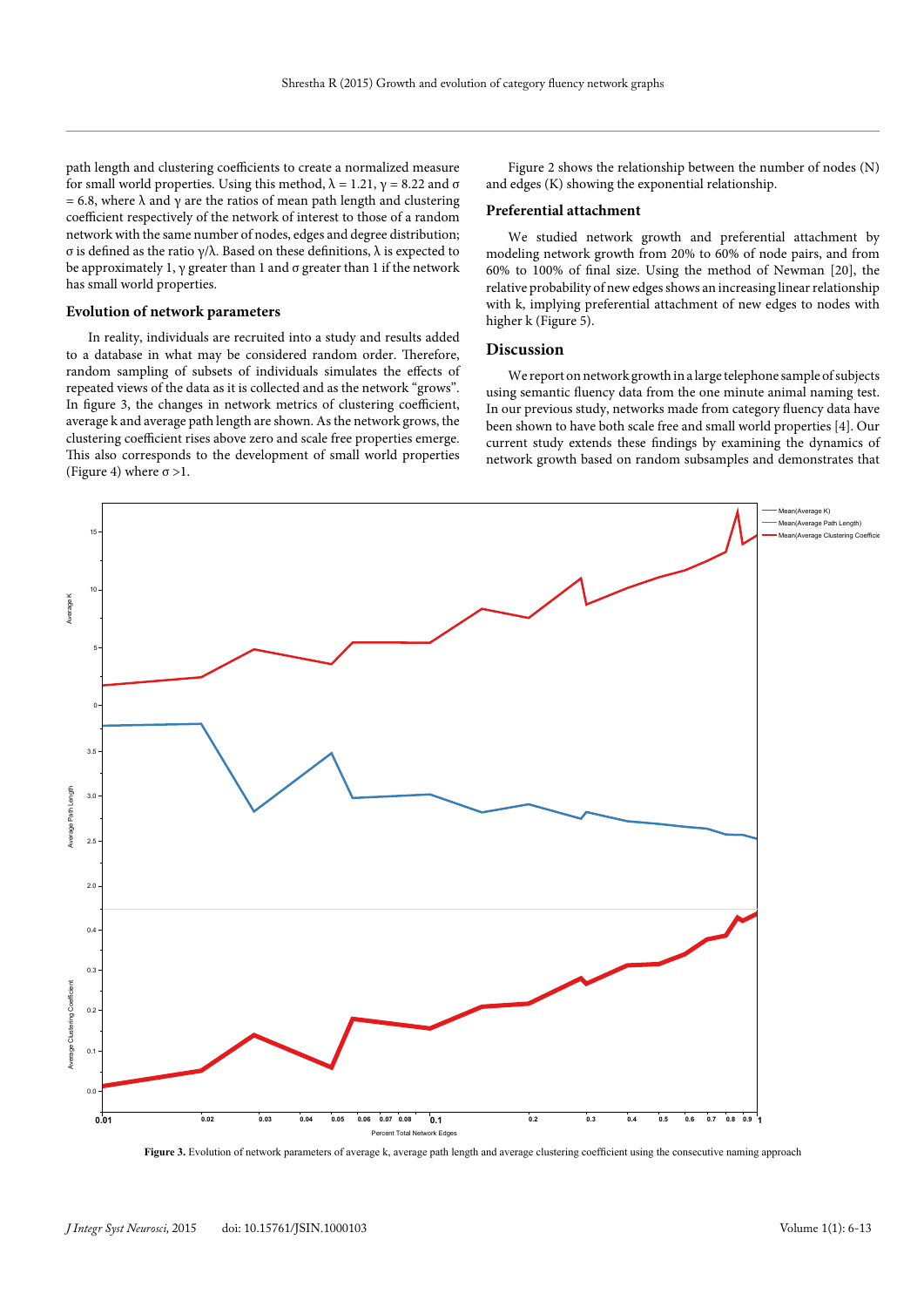

**Figure 4.** Relation of lambda (ratio of average path length of the graph to that of a random network), gamma (ratio of clustering coefficient of the graph to that of a random network), and sigma (gamma/lambda) to network growth with the consecutive naming approach. For a small world network, lambda is expected to be approximately 1, gamma greater than 1 and sigma greater than 1.

the category fluency model shows evidence of preferential attachment; small world and scale free properties emerge early and change in a predictable way with network growth.

Category fluency networks are constructed by aggregating data across individuals. This leads to several interesting properties conducive to modeling network growth. The number of individuals included is an important variable in determining network metrics, and allows for subsamples of randomly chosen subjects to model network growth. We also compared use of randomly chosen subjects to randomly chosen node pairs. Use of random nodes yields slightly faster network growth than randomly chosen subjects although they are roughly comparable overall. This may be because of the high redundancy of node pairs such as "cat-dog" or "lion-tiger", so that each individual yields fewer nodes for network growth than randomly chosen pairs, which reflect the entire underlying distribution.

Goñi *et al.* [23] developed a modified network construction technique in exploring the semantic organization of the animal category. They utilized a novel statistical framework to account for likelihood of concept-concept associations, and a missing links recovery criterion based on network modularity. Direct comparison of the results from that model with our results is beyond the scope of this paper. In future studies, using a different model such as polymerization model [24,25] to analyze network growth could reveal other properties and provide further insight into underlying mechanisms of recovery of semantic memory.

In the BA model of network growth, preferential attachment to higher degree nodes as nodes and edges are added to the network is central to the emergence of scale free properties. Indirect as well as generalized methods of measuring preferential attachment have been proposed and it has been demonstrated in growth of networks of actors, scientific citations and the Internet [18-20].

One major difference in our model from studies of networks such as the growth of the Internet, actor collaboration and the science citation network [18-20] is our lack of a true time parameter. Our networks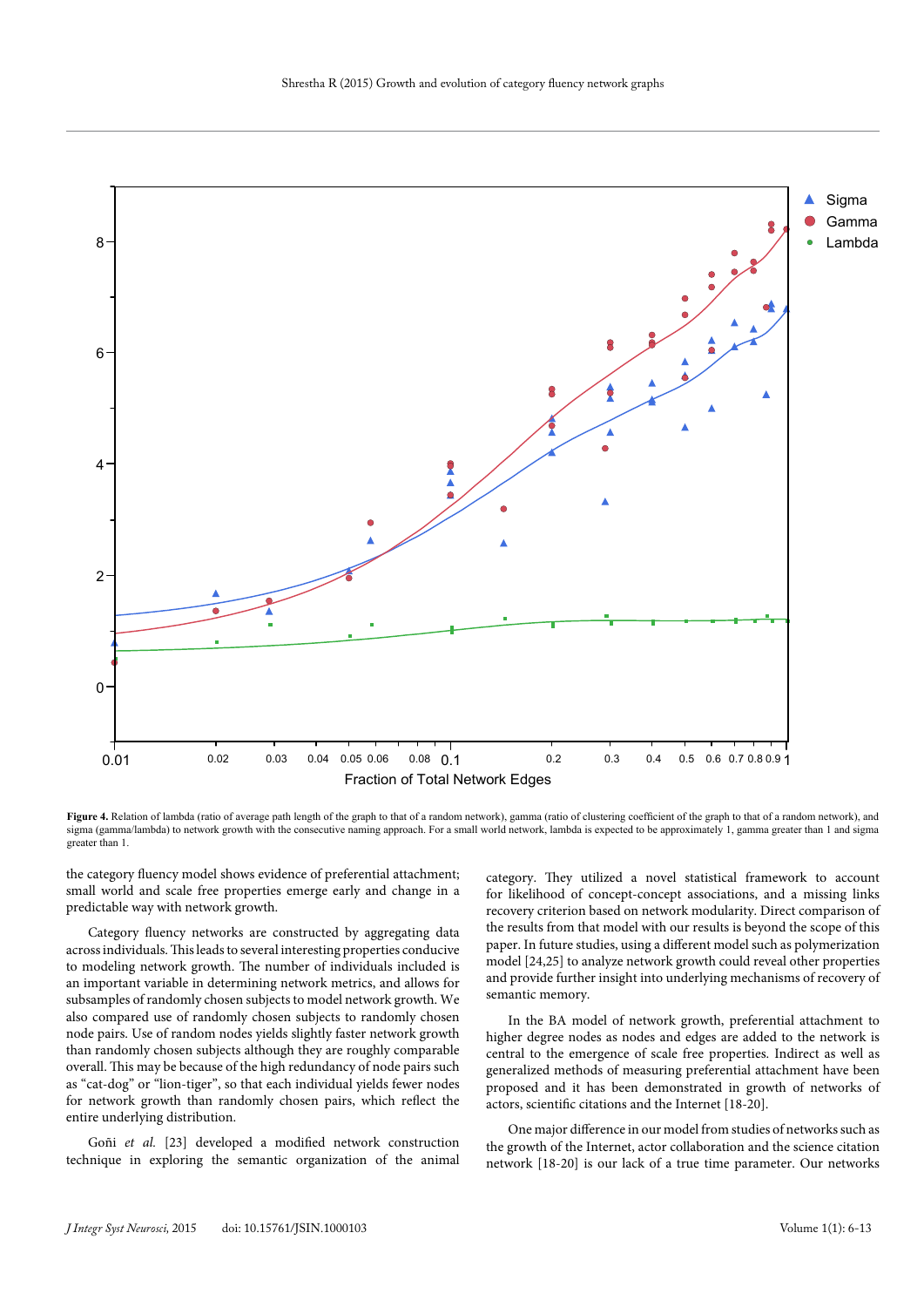

**Figure 5.** The relative probability of new connection increases linearly as a function of prior number of connections as the network grows from 20 to 60 percent (top) and from 60 to 100 percent (bottom) of the final network.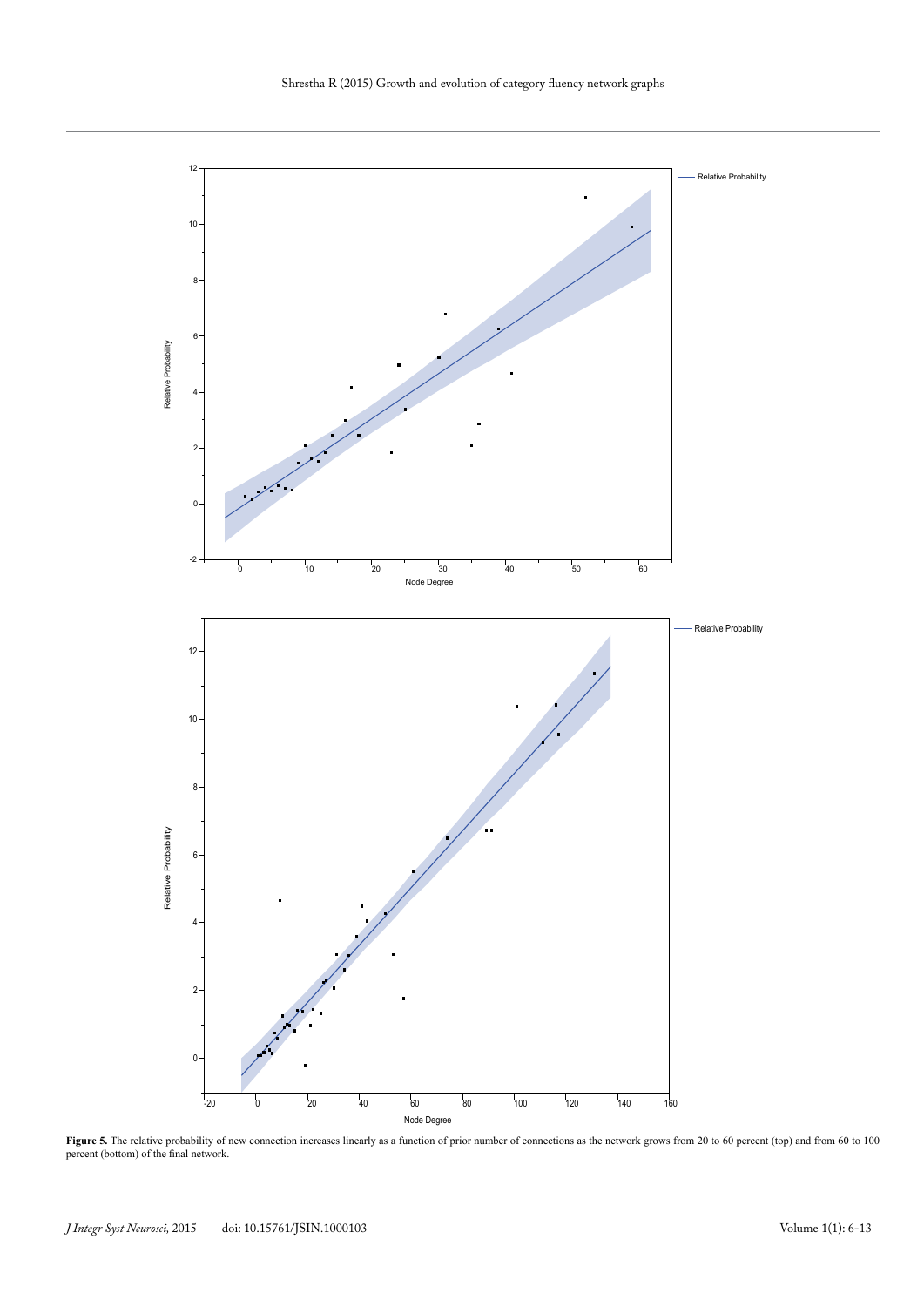'grow' by simulation alone, which may differ in a fundamental way from the growth of networks previously studied. Subjects providing category fluency data are also unaware of the state of the network or even the existence thereof. In networks based on websites connectivity or movie actors' collaboration, participants are aware that certain sites are highly linked or that a given actor has already collaborated with multiple other individuals. The typical respondent in our study names animals based on individual cognitive processes, but has no knowledge of the responses given by others whose data is also used to create the network model.

Steyvers and Tenebaum [14] and Hills *et al.* [26] both studied semantic network growth with language acquisition early in life. While these networks show some evidence for preferential attachment in word learning, other mechanisms for semantic language network growth such as "preferential acquisition" may also be operative. Given the likelihood of common items to appear repeatedly by different individuals, the possibility remains that mechanisms other than preferential attachment may be operative in determining network growth and form as individuals are added to the response set.

# **Conclusion**

Abnormalities in category fluency have been reported in many cognitive disorders such as Alzheimer's disease [4,8-13], primary progressive aphasia form of Frontotemporal dementia [27], Huntington's disease [28], Parkinson's disease [29] and schizophrenia [30] as well as changes with language development and aging [6,7]. Comparisons of network growth in these populations using graph theory measures may disclose important differences in language structure not visible on surface analysis of neuropsychological test scores, and allow for estimation of the degree of semantic access restriction as a function of dementia severity [4,31]. Temporal aspects of the category fluency test [32] such as the inter-item times are also of interest and likely to add additional information about brain processing involved in this task.

# **Acknowledgments**

The authors acknowledge the help of Laura Miodragovic-Senkus, Linda Reichlin, Jason Messer, Taruna Singh and David Meyer in data acquisition, transcription and quality control checking. Dr. Lerner was supported in part by NIA grant P50 AG08012. Dr. Thomas was supported in part by a grant from the Simons Foundation (#259837), by the Council for the International Exchange of Scholars (CIES), and by the National Science Foundation (grant DMS-1413770). Dr. Fritsch was supported by supported by a grant from the University Memory and Aging Center Pilot Program (P50 AG08012). The authors have no financial conflict of interest in the preparation, reporting or conclusions drawn from this project.

#### **References**

- 1. Albert R, Barabási, AL (2002). Statistical mechanics of complex networks. *Reviews of Modern Physics* 74: 1-47.
- 2. Jeong H, Tombor B, Albert R, Oltvai ZN, Barabási AL (2000) The large-scale organization of metabolic networks. *Nature* 407: 651-654. [[Crossref\]](http://www.ncbi.nlm.nih.gov/pubmed/11034217)
- 3. Capocci A, Servedio VD, Colaiori F, Buriol LS, Donato D, et al. (2006) Preferential attachment in the growth of social networks: the internet encyclopedia Wikipedia. *Phys Rev E Stat Nonlin Soft Matter Phys* 74: 036116. [\[Crossref\]](http://www.ncbi.nlm.nih.gov/pubmed/17025717)
- 4. Lerner AJ, Ogrocki PK, Thomas PJ (2009) Network graph analysis of category fluency testing. *Cogn Behav Neurol 22: 45-52.* [\[Crossref](http://www.ncbi.nlm.nih.gov/pubmed/19372770)]
- 5. Morris JC, Weintraub S, Chui HC, Cummings J, DeCarli C, et al. (2006). The

Uniform Data Set (UDS): Clinical and Cognitive Variables and Descriptive Data From Alzheimer Disease Centers. *Alzheimer Disease & Associated Disorders* 20: 210-216.

- 6. Sauzeon H, Lestage P, Raboutet C, Kaoua BN, Claverie B (2004). Verbal fluency output in children aged 7–16 as a function of the production criterion: Qualitative analysis of clustering, switching processes, and semantic network exploitation. *Brain and Language* 89: 192–202.
- 7. Tombaugh TN, Kozak J, Rees L (1999) Normative data stratified by age and education for two measures of verbal fluency: FAS and animal naming. *Arch Clin Neuropsychol* 14: 167-177. [\[Crossref](http://www.ncbi.nlm.nih.gov/pubmed/14590600)]
- 8. Caramelli P, Carthery-Goulart MT, Porto CS, Charchat-Fichman H, Nitrini R (2007) Category fluency as a screening test for Alzheimer disease in illiterate and literate patients. *Alzheimer Dis Assoc Disord* 21: 65-67. [\[Crossref](http://www.ncbi.nlm.nih.gov/pubmed/17334275)]
- Gomez RG, White DA (2006) Using verbal fluency to detect very mild dementia of the Alzheimer type. *Arch Clin Neuropsychol* 21: 771-775. [[Crossref\]](http://www.ncbi.nlm.nih.gov/pubmed/17011743)
- 10. Jones S, Laukka EJ, Bäckman L (2006) Differential verbal fluency deficits in the preclinical stages of Alzheimer's disease and vascular dementia. *Cortex* 42: 347-355. [[Crossref\]](http://www.ncbi.nlm.nih.gov/pubmed/16771040)
- 11. Kramer JH, Nelson A, Johnson JK, Yaffe K, Glenn S, et al. (2006) Multiple cognitive deficits in amnestic mild cognitive impairment. *Dement Geriatr Cogn Disord* 22: 306- 311. [[Crossref\]](http://www.ncbi.nlm.nih.gov/pubmed/16931884)
- 12. Canning SJ, Leach L, Stuss D, Ngo L, Black SE (2004) Diagnostic utility of abbreviated fluency measures in Alzheimer disease and vascular dementia. *Neurology* 62: 556-562. [[Crossre](http://www.ncbi.nlm.nih.gov/pubmed/14981170)f]
- 13. Rosen VM, Sunderland T, Levy J, Harwell A, McGee L, et al. (2005). Apolipoprotein E and category fluency: evidence for reduced semantic access in healthy normal controls at risk for developing Alzheimer's disease. *Neuropsychologia* 43: 647-58.
- 14. Steyvers M, Tenenbaum JB (2005) The large-scale structure of semantic networks: statistical analyses and a model of semantic growth. *Cogn Sci* 29: 41-78. [[Crossref](http://www.ncbi.nlm.nih.gov/pubmed/21702767)]
- 15. Shannon P, Markiel A, Ozier O, Baliga NS, Wang JT, et al. (2003) Cytoscape: a software environment for integrated models of biomolecular interaction networks. *Genome Res* 13: 2498-2504. [\[Crossref](http://www.ncbi.nlm.nih.gov/pubmed/14597658)]
- 16. Assenov Y, Ramírez F, Schelhorn SE, Lengauer T, Albrecht M (2008) Computing topological parameters of biological networks. *Bioinformatics* 24: 282-284. [[Crossref\]](http://www.ncbi.nlm.nih.gov/pubmed/18006545)
- 17. SPSS for Windows 15.0. SPSS, Inc., 2007
- 18. Jeong H, Neda Z, Barabasi AL (2003),. Measuring preferential attachment in evolving networks Europhys. *Letters* 61: 567-573.
- 19. Barabási AL, Jeong H, Néda Z, Ravasz E, Schubert A, Vissek T (2002). Evolution of the Social Network of Scientific Collaborations. *Physica A*: 311, 590-614.
- 20. Newman ME (2001) Clustering and preferential attachment in growing networks. *Phys Rev E Stat Nonlin Soft Matter Phys* 64: 025102. [[Crossref](http://www.ncbi.nlm.nih.gov/pubmed/11497639)]
- 21. Watts DJ, Strogatz SH (1998) Collective dynamics of 'small-world' networks. Nature 393: 440-442. [[Crossref\]](http://www.ncbi.nlm.nih.gov/pubmed/9623998)
- 22. Bassett DS, Bullmore E (2006) Small-world brain networks. *Neuroscientist* 12: 512- 523. [[Crossref\]](http://www.ncbi.nlm.nih.gov/pubmed/17079517)
- 23. Goñi J, Arrondo G, Sepulcre J, Martincorena I, Vélez de Mendizábal N, et al. (2011) The semantic organization of the animal category: evidence from semantic verbal fluency and network theory. *Cogn Process* 12: 183-196. [\[Crossref](http://www.ncbi.nlm.nih.gov/pubmed/20938799)]
- 24. Pittel B, Woyczynski WA, Mann JA. Random tree-type partitions as a model for acyclic polymerization: Holtsmark (3/2-stable) distribution of the supercritical gel (1990). *Ann Probab* 18: 319-341.
- 25. Pittel B, Woyczynski WA. A graph-valued Markov process as rings-allowed polymerization model: subcritical behavior (1990). *SIAM J Appl Math* 50: 1200-1220.
- 26. Hills TT, Maouene M, Maouene J, Sheya A, Smith L (2009) Longitudinal analysis of early semantic networks: preferential attachment or preferential acquisition? *Psychol Sci* 20: 729-739. [[Crossref](http://www.ncbi.nlm.nih.gov/pubmed/19470123)]
- 27. Marczinski CA, Kertesz A (2006) Category and letter fluency in semantic dementia, primary progressive aphasia, and Alzheimer's disease. *Brain Lang* 97: 258-265. [[Crossref\]](http://www.ncbi.nlm.nih.gov/pubmed/16325251)
- 28. Rosser A, Hodges JR (1994) Initial letter and semantic category fluency in Alzheimer's disease, Huntington's disease, and progressive supranuclear palsy. *J Neurol Neurosurg Psychiatry* 57: 1389-1394. [\[Crossref\]](http://www.ncbi.nlm.nih.gov/pubmed/7964817)